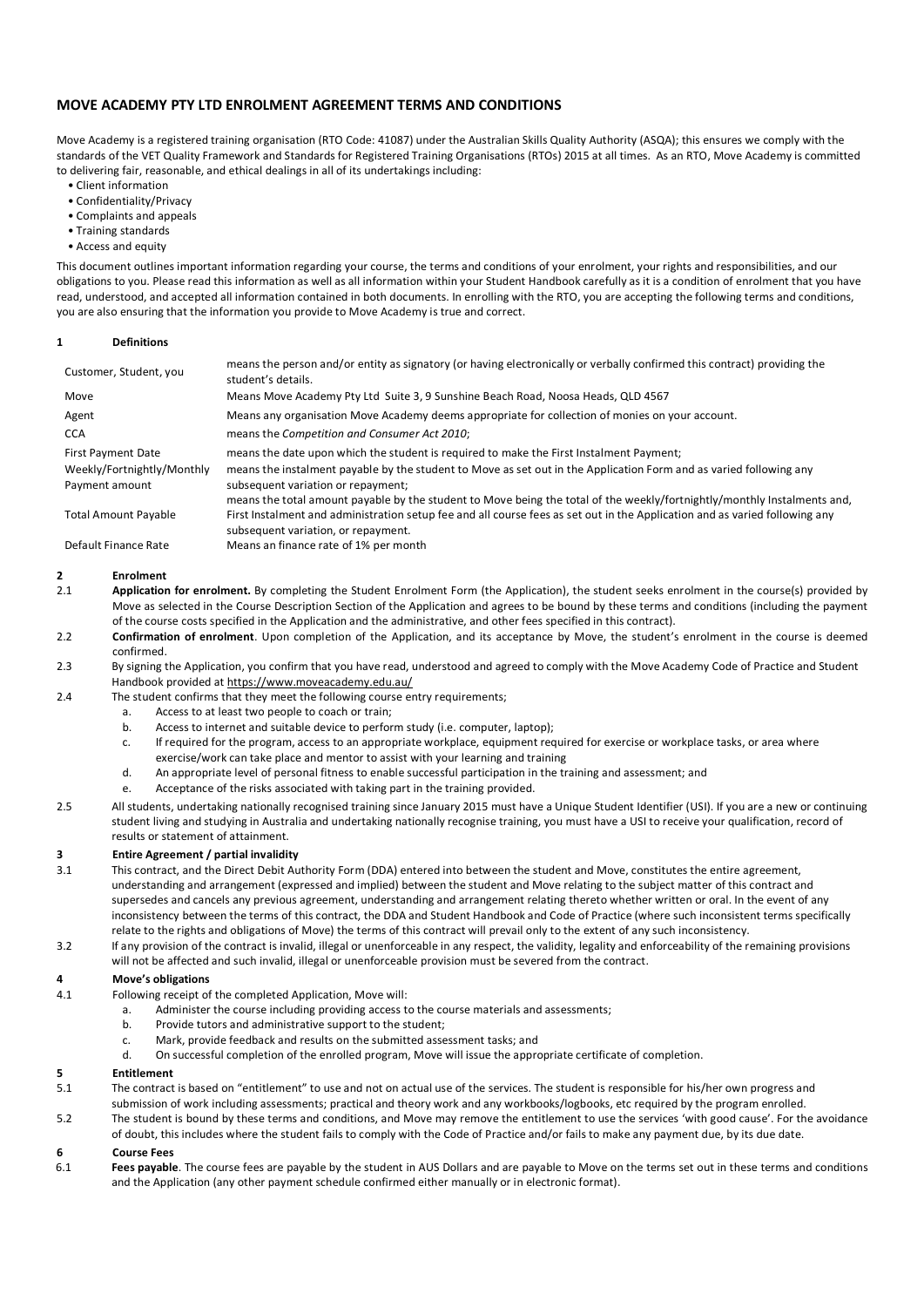- 6.2 **Administration fee**. There is a non-refundable administration fee of \$250 for enrolment into the program which is included in the course fees as outlined in the Payment Details section of the Application. The administration fee is to cover the costs associated with enrolment into the program, the use of online materials regardless of whether the student opts to access and/or use materials, and any subsequent changes to these arrangements due to course withdrawal.
- 6.3 **Amount**. The total amount of course fees payable to Move are outlined in the Payment Details section of the Application, and:
	- a. The student will make the first payment on the first payment date; and
		- b. In the agreed payment frequency thereafter, or in accordance with this contract, and the student will pay the agreed payments to Move until the total amount payable has been paid in full.
- 6.4 **Non-refundable**. The course fees are non-refundable except in accordance these terms and conditions.
- 6.5 **Collection Agent**. The student acknowledges that an agent has been contracted by Move to collect any payments, by way of direct debit and/or credit card, due under these terms and conditions.
- 6.6 **DDA**. If required for the payment plan, an email will be sent to the enrolling student with the required Direct Debit Authority form (DDA) to be completed by the enrolling student as required by Move or its authorised debit partner (Agent). If the student has instructed Move to complete the DDA on their behalf, the student acknowledges acceptance of this DDA when the email notification of the DDA or payment schedule is received.
- 6.7 **Additional course-related costs**. The course may require attendance by the student at public facilities offering exercise classes and/or training sessions, or additional learning materials, programs as outlined to the student before application into the program which enables for the successful completion of course assessments. The student may be required to undertake these classes and meet the associated costs. The student acknowledges that these costs are in addition to the course fees payable to Move.
- 6.8 **Equipment**. As part of developing the practical skills of the training the student will need access to the following equipment; Blood Pressure measurement kit (Sphygmomanometer and Stethoscope), Heart Rate Monitor and girth measuring tape. If not readily available at the mentor location, Move or local gym, the student may need to purchase these items.

### **7 Payment**

- 7.1 **Late payment**. A late payment fee of \$10.00 is payable by the student to the Agent for each reversal of a payment initiated by the Agent or any third party contracted to collect payments on its behalf in accordance with these terms and conditions.
- 7.2 **Administration fee**. An administration fee, as disclosed on the Application, is payable to Move by the student on signing the Application.
- 7.3 **Payment changes**. Should you request Move to amend the term or frequency of your payments, an amendment fee of \$25.00 will be payable to Move and added to the total amount payable. Any changes may affect the total amount payable. The student authorises Move or the Agent to amend the direct debit details and charges accordingly.
- 7.4 **Payment arrears**. Should there be any arrears in payments the student authorises Move (or the Agent) to debit the outstanding balance in order to bring the account up to date.
- 7.5 Payment in full. Move reserves the right to withhold the issuance of the qualification(s) and/or statement of attainment until payment of the full course fees have been received by Move.

## **8 Cooling off Period**

- 8.1 You may cancel this contract by giving written notice of the cancellation to Move within five (5) days of the date of the Application or the date that disclosure is made to you whichever is the later.
- 8.2 Students can apply for course cancellation by emailing admin@moveacademy.edu.au, outlining the request and requesting the Course Cancellation Form.
	- a. It is the student's responsibility to ensure receipt of this completed form by Move.
	- b. You are entitled to submit a request for a cancellation (less the \$250 non-refundable administration fee) if you withdraw from the course(s) within 5 days from signing the Application.

### **9 Course Withdrawal**

- 9.1 Cancellation after the cooling off period has expired (i.e. more than 5 days from signing the Application) the student will not be entitled to any refund of course fees and full fees as outlined within the Payment details section of the Application will be due.
- 9.2 Any refund within the timeframes stated above will exclude the administration fee.
- 9.3 The course withdrawal and payments required within the timeframes apply regardless of class attendance or online course access.
- 9.4 A student cannot apply for any form of reimbursement or refund if they have completed the course or completed online learning topics.
- 9.5 Any student seeking to withdraw on the basis on extenuating circumstances, and having provided satisfactory supporting information, may at the Move's discretion and approval cancel their contract with Move. Withdrawal due to extenuating circumstances is intended to cover significant and unexpected circumstances that arise during the student's study, for example
	- a. serious accident/illness, or serious mental health occurrences
	- b. significant circumstances involving the health or wellbeing of a family member who the student supports
- 9.6 The following circumstances do not meet Move's criteria and would not be considered as extenuating circumstances for cancellation
	- a. Changing place of residence;
	- b. Change in relationship status;
	- c. Change in work hours or employment status
	- d. Poor time management
	- e. A temporary illness or medical issue; or
	- f. Any non-disclosure by the student of information to their ability to complete the course of study at the time of enrolment.

Verified supporting documentation will be required to be supplied in support of any such application,. The student will be required to provide a detailed explanation of the relevant extenuating circumstances on which the application for withdrawal is based. Examples of supporting documentation may include:

- medical certificate detailing the illness/accident suffered and explaining how it affects the student (generic/non-specific references to illness or being unfit for study will not be sufficient)
- other cogent evidence of the circumstances including supporting evidence from a medical practitioner or lawyer (or other suitable third party) will assist.

This section only contains a summary of your rights and obligations in connection with the right to cancel. If there is anything about your rights or obligations under the CCA that you do not understand, if there is a dispute about your rights, or if you think that Move is being unreasonable in any way, you should seek legal advice immediately.

### **10 Problems Paying**

If you are experiencing hardship and cannot make a payment because of illness, injury, loss of employment, the end of a relationship, or other reasonable cause, you may be able to apply for a hardship variation. To apply for a hardship variation, you need to:

a. Make an application in writing;, and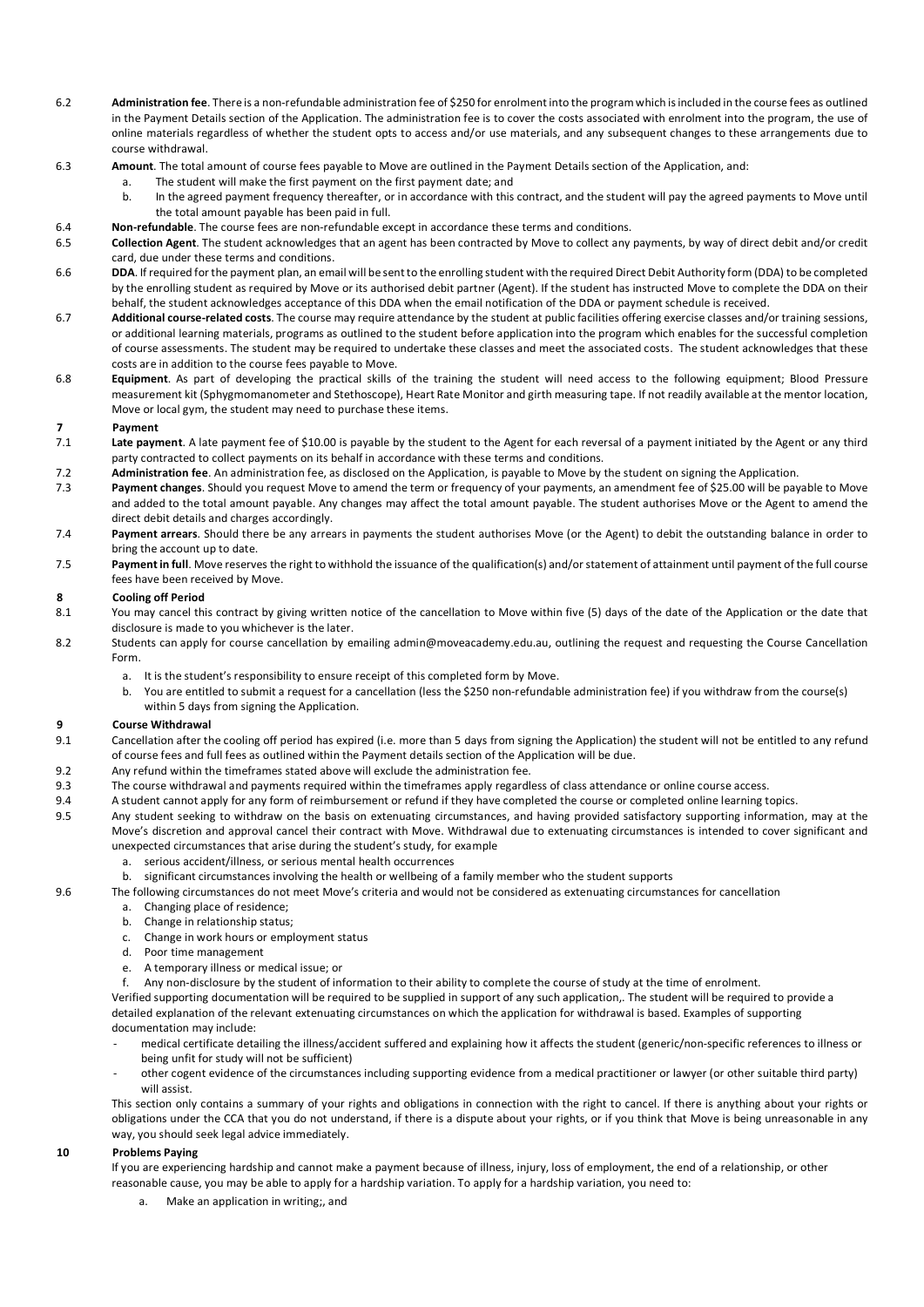- b. Explain your reason(s) for the application; and
- c. Request one of the following:
	- An extension of the term of this contract (which will reduce the amount of each payment due under this contract); or
	- A postponement of the dates on which payments are due under this contract (specify the period for which you want this to apply); or
	- Both of the above; and
- d. Submit the application to Move at admin@moveacademy.edu.au
- Do this as soon as possible. If you leave it too long, Move may not consider your application.

## **11 Early Repayment**

- If you wish to pay the contract balance early, please contact us at admin@moveacademy.edu.au or 1800 125 002 to request a settlement statement. **12 The Agent**
	- The Student acknowledges that the Agent has been contracted by Move to collect the instalments, by the way of direct debit, due under this
		- agreement. Move reserves the right to change third party contractors as long as this does not materially disadvantage the student.

## **13 Failure to Pay**

- 13.1 If the student fails to pay a payment amount within seven days of the due date, or fails to pay any other amount owing to Move or the Agent at any time, or the student is in breach of any part of these terms and conditions, then the total amount payable, together with all charges accrued and not paid and all other amounts payable in respect of this contract that remain unpaid, will immediately become due and payable without necessity for any demand or notice to the student, and
- 13.2 Move shall be entitled, without notice to the student, to terminate the service to the student and to exercise all if its rights and remedies against the student under these terms and conditions. Any such action initiated by Move will not affect Move's entitlement to enforce its right to payment by the student of the full course fees as required under this contract.
- 13.3 The student authorises Move or the Agent to amend the direct debit details, amounts, payment dated and add additional fees and charges if there are any payments that become overdue or if the account is in default.

## **14 Default Expenses and Costs**

- 14.1 The student authorises Move or the Agent to notify any debt collection/credit reporting agency upon default by the student in regard to any obligation under this contract.
- 14.2 Should this occur, the full outstanding balance of the remainder of the amount payable under this contract including any arrears, any other fees and charges, shall be immediately due in full.
- 14.3 The student agrees to pay any and all fees or charges incurred as a result of debt collection including but not limited to any and all interest charges (at the default interest rate) for the period from the day you received the services until the day you either pay the balance owing for the services, legal charges, and the commission charged by the Agent (approx. 25% of the outstanding debt as previously calculated).
- 14.4 Move shall add \$100.00 to the outstanding debt as its fee for dealing with the defaulting student.

## **15 Provision of Service**

- 15.1 The student acknowledges that Move may make reasonable changes to the services it provides, to the extent that such changes do not materially disadvantage the student. This includes changes to course content, where necessary, and changing the requirements or qualifications under the designated program(s) enrolled into by the student.
- 15.2 Reasonable changes to any location at which elements of the course is provided, does not absolve the student of responsibility under this contract.
- 15.3 Move is not liable if any event beyond Move's reasonable control that prevents it from performing, or delays the performance of, any of its obligations under the contract.
- 15.4 The student's enrolment will start with the enrolment start date being the date the Application was signed by the student.
- 15.5 The student has the following maximum time frames in which to complete:
	- i. Certificate III in Fitness 12 months to complete
	- ii. Certificate IV in Fitness 12 months to complete
	- iii. Certificate in Fitness fast track program (cert III in fitness core units and Cert IV in fitness) 18 months to complete
	- iv. Wellness Coach 12 months to complete
	- v. Health Coach 12 months to complete
	- vi. Lifestyle Coach 12 months to complete
	- vii. Certificate IV or Diploma of Business 6 months
- 15.6 The student has declared any and all support needs to Move at the time of enrolment and accepts that, when the student's enrolment is confirmed by Move, Move will operate within its policies to meet any needs the student has declared.

## **16 Right to Assign/Novate contract**

- 16.1 Reasonable change of location, or the sale of the business (either by shares or transfer or assets), or the change of the name of Move, or a change of any third party contractor(s) authorised by Move does not absolve the student of responsibility under this contract.
- 16.2 Move may assign or transfer, at its sole and absolute discretion, all or part of its rights and obligations under this contract to any third party, including unpaid portion of fees due under this contract and the student agreed to complete any documentation required to perfect or preserve any rights under this contract as a result of any such assignment or transfer.
- 16.3 Any such assignee or transferee shall be entitled to the full benefit and be obligated to provide the burden of this contract to the same extent as if it were an original party in respect to the rights or obligations assigned or transferred to it.
- 16.4 For the avoidance of doubt, the student by signing the Application agrees in advance to any assignment or novation of this contract to any party that Move approves. The student agrees to accept the services of the new provider and pay the provider of those services all fees due under this contract.
- **17 Course Variations**
- 17.1 **Change in student location**. A change of address either within Australia or internationally does not constitute grounds for cancellation of this contract.
- 17.2 **Course Deferment**. The student may at any time request to defer their enrolment (suspend their study time). Course deferral will be for a maximum of 3 months only. In addition:
	- a. Any deferment will be subject to the student being up to date with all payments due to Move as detailed under payment details.
	- b. A deferment in studies will not affect or defer any payments or payment plans that the student has entered into with Move and all future payments will be in accordance with this contract.
	- c. All applications for deferment must be submitted in writing through electronic mail to admin@moveacademy.edu.au. It is the student's responsibility to ensure receipt of the application by Move.